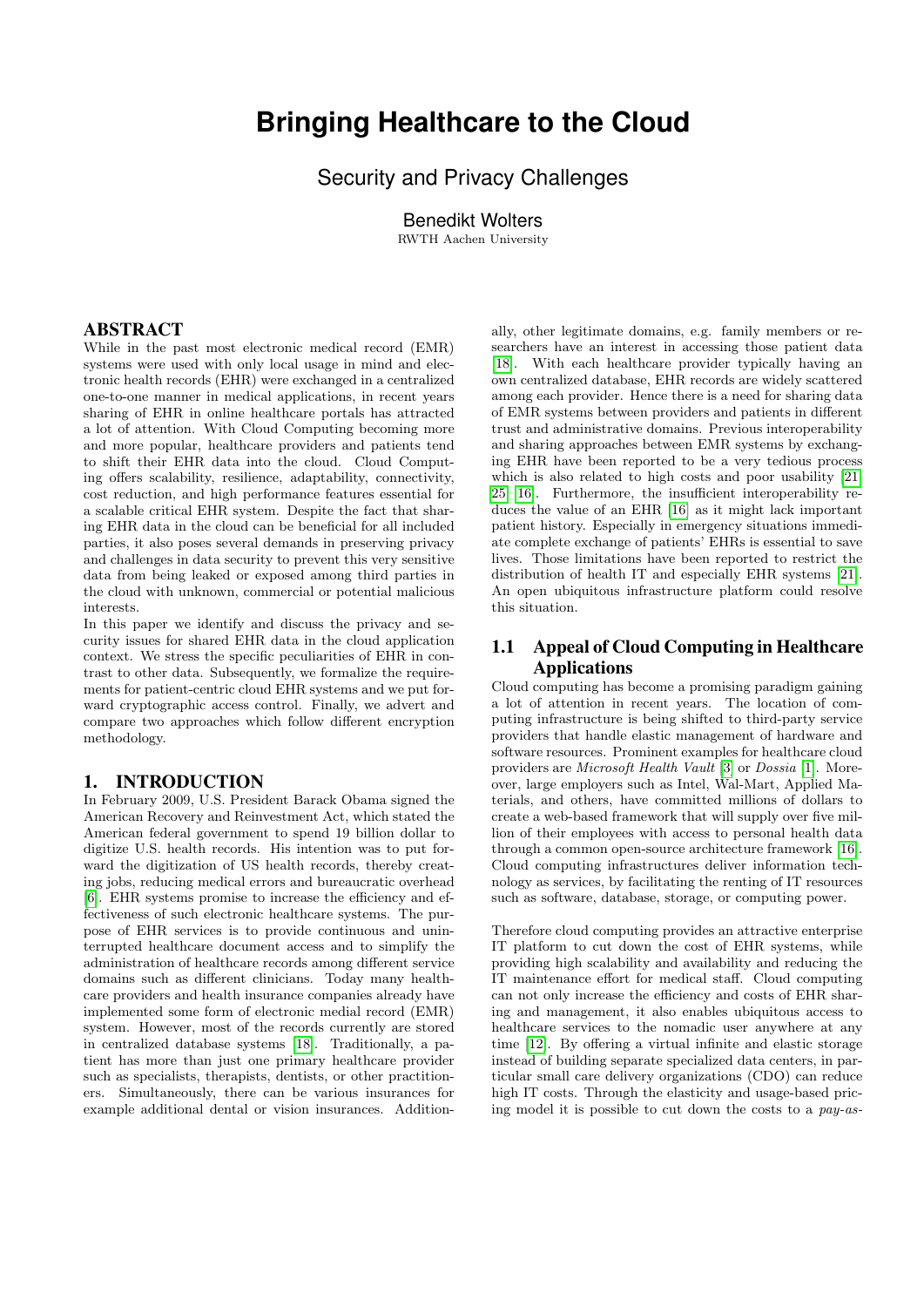you-go manner, meaning paying only for the resources that are being utilized instead of the maximum capacity [\[12\]](#page-9-7). For example if a CDO requires 500 servers at peak in the noon but only can make use of 100 servers at night traditionally an organization would pay for  $500 \cdot 24 = 12000$  serverhours instead of only for the average utilized  $300 \cdot 24 = 7200$ server-hours not counting the costs for amortizing the IT infrastructure or additional operational costs [\[12\]](#page-9-7). Furthermore, using cloud infrastructure it is easy to add or remove needed resources leading to high adaptability.

### 1.2 Security and Privacy Issues

While it seems very attracting to store EHR data in the cloud, the patients' main concern are security and privacy risks: Studies have shown that ninety-one percent of people are strongly concerned about the privacy and security of their personal health information [\[16\]](#page-9-4). Obviously, e-health systems contain very sensitive private information and the leakage of any health related data can have severe consequences. As an example, banks or prospective employers could refuse a credit or a job position with insights into patient records. Furthermore, IT and healthcare providers would have to face intense legal penalties [\[19\]](#page-9-8). Being highly sensitive data, computerized medical records always have been open to abuse or threats. In file sharing networks thousands of accidentally published patient data records from many different sources can be found [\[15\]](#page-9-9) containing not only sensitive medical data, but also financial information. Additionally, when storing patient data on cloud servers, patients and care providers loose physical control over their health data. There is the risk of sensitive patient data leakage by administrative personal of the cloud service providers. For example the U.S. Department of Veterans operates a Webbased PHR called MyHealtheVet, which allows US veterans to obtain authoritative health information, containing approximately 26.5 million military veteran information with social security numbers and health information [\[15\]](#page-9-9). Previously this database was stolen by an employee who had taken the data home without authorization [\[11,](#page-9-10) [18\]](#page-9-1). Moreover placing the data in a open ubiquitous cloud infrastructure, the systems are exposed to potential malicious outside attacks. If there is a successful security breach the data can be exposed. Beyond that, there is the need to grant access to subsets of patient records with a very fine granularity. For example a nurse might not have the same access rights to certain records as a therapist, or a patient wants to exclude information from a specific practitioner. On top of that there are government regulations such as the U.S. Health Insurance Portability and Accountability Act of 1996 (HIPAA) [\[4\]](#page-9-11), which dictates minimal disclosure of patient data and confidentiality regulations. Unfortunately HIPAA only applies to "covered entities" such as CDOs. Organizations such as Microsoft (Microsoft Health Vault), Dossia or various other cloud service providers are not considered to be covered entities [\[16,](#page-9-4) [2\]](#page-9-12). In centralized approaches the primary method of guaranteeing privacy is implemented by enforcing classical data access policies in front of the data layer on the server side, in cloud computing with the cloud server not being trusted this is not possible [\[22\]](#page-9-13). A straightforward solution would be to encrypt the entire data record before uploading it to the cloud server. Conventional one-to-one encryption schemes however lack flexibility in sharing data and have potential high key management overhead which

is not to be considered scalable [\[18\]](#page-9-1). So without appropriate security and privacy solutions especially designed for clouds, this potentially revolutionizing computing paradigm could become a huge failure. Several surveys of potential cloud adopters indicate that security and privacy is the primary concern preventing its wide adoption [\[22\]](#page-9-13). If this problems are solved, cloud PHR systems have the potential to protect patient privacy and security more than traditional paper-based records, it can provide additional security feature such as fine-grained access control, audit tracking or password protection [\[16\]](#page-9-4).

### 1.3 Organization

The rest of this paper is organized as follows. First, we give an overview of different EHR/EMR systems and cloud schemes in Section [2.](#page-1-0) Secondly, we present an overview of the security and privacy issues in E-Health cloud infrastructure. Finally, in Section [4](#page-4-0) we present two EHR cloud frameworks.

### <span id="page-1-0"></span>2. EHR/PHR SYSTEMS

Before discussing the privacy and security related issues we further specify types of electronic healthcare systems and cloud infrastructure.

### 2.1 Nomenclature

Allthough EHRs and EMRs are often used interchangeably by science, press, and healthcare industry [\[25\]](#page-9-3) they describe different concepts in a narrow sense. We begin by further particularizing the terms and concepts of EMR, EHR, and PHR.

Electronic Medical Record is a legal record owned by a CDO. It includes what happened during a inpatient or outpatient visit or treatment of a patient. It contains no further information of other encounters at another CDOs. A EMR is being used, created and managed by healthcare staff within a CDO to document, supervise, and keep track of the healthcare delivery inside that CDO.

Electronic Health Record is a collection of EMR issued by different CDOs where the patient received services. In contrary to EMR it is created and owned by the patient and containts a longitudinal patient history as well as future care. EHR systems are typically run by community, state, or national emergence organizations [\[25\]](#page-9-3).

Personal Health Record is a (electronic) health record that is created and managed by an individual. Ideally, a PHR containts a complete and full medical history of that individual. A PHR can consists of many sources such as EHR and EMR. PHR systems offer a wide variety of features such as the ability to exchange and view health data with other providers, scheduling appointments, renewing of prescriptions and more. The key aspect of a PHR is that it can be shared to others that have proper credentials to access it. By the definition of PHR it can be compared to a hub and spoke paradigm (Figure [1\)](#page-2-0) [\[16,](#page-9-4) [23\]](#page-9-14). Data is aggregated from multiple sources (EMR/EHR, insurance, pharmacies, etc.). The patient-controlled PHR is in the middle and connected to all the sources and stakeholders providing information.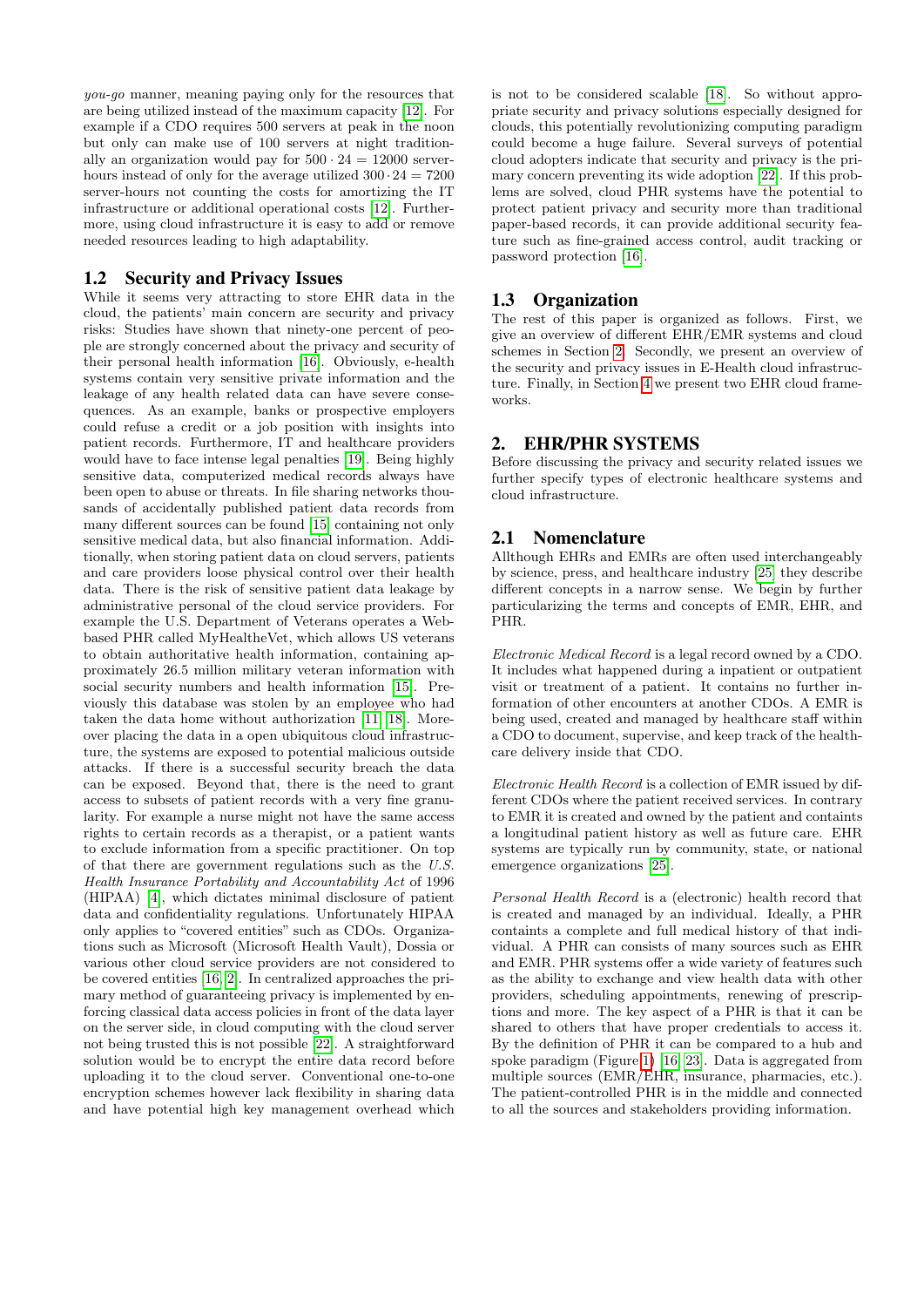

<span id="page-2-0"></span>Figure 1: Hubs and Spoke Model for a PHR [\[16\]](#page-9-4). Multiple providers contribute to the patientcontrolled PHR.

Due to privacy concerns many patients do not want to store their full PHR into EHR/EMR systems. However the overlap between data between EMR, EHR, and PHR systems differ from each patient according to her individual understanding of privacy [\[25\]](#page-9-3). A major distinction between EHR/ EMR and PHR systems are legal requirements bound to the respective type of system: In most countries infrastructure that involves EHR/EMR is obligated to stricter security laws such as HIPAA or the German electronic Health Card (eHC) [\[19\]](#page-9-8) while PHR systems generally are not.

Nevertheless, it is important to stress that each type of system introduced above can profit from utilizing the cloud computing paradigm. Additionally, aside from pure legal requirements PHR as well as EHR/EMR systems face fairly similar privacy and security challenges.

### 2.2 Cloud Taxonomy

We briefly introduce the levels for cloud infrastructures for a healthcare cloud system to illustrate the security responsibility tied to each level. We follow the classification given by Zhang et al. [\[25\]](#page-9-3).

### *Software-as-a-Service (SaaS)*

In this layer the cloud user is able to use the cloud service provider's applications which are running on cloud infrastructure. The customer does not control the underlying cloud services such as networking, server management, operating systems, but only uses client applications. Those applications can be accessible from different client platforms such as mobile devices or a web browser. On this layer the cloud service provider is in charge of security and privacy protection while the user typically is only in charge of security tokens such as passwords or single encryption keys.

### *Platform-as-a-Service (PaaS)*

On the platform-as-a-service layer the consumer has the ability to deploy created applications written in programming languages supported by the cloud provider and utilizing precasted infrastructure or tools available. The consumer still has no control over server and underlying networking infrastructure, operating systems or detail insights into the storage system, but is fully in control of his application. In

this layer two levels of security exist, one for the provider and the customer. The consumer is obligated to implement access control and authenticity requirements on the application layer, where on the cloud service provider may be responsible for lower level security mechanics such as endto-end encryption [\[25\]](#page-9-3).

#### *Infrastructure-as-a-Service (IaaS)*

In this layer cloud service providers offer the control over physical or virtual machines such as the choice of operating systems or machine configuration. The provider might also offer control of portions of networking components. On this layer a potential healthcare cloud customer is fully in charge of all operations concerning the security and privacy of his data records while the cloud provider simply provisions computing infrastructure.

# 3. PRIVACY AND SECURITY CHALLENGES IN CLOUD E-HEALTH SYSTEMS

In healthcare clouds many security and privacy challenges are correlated to the previous cloud taxonomy in use. We outline the challenges and security requirements for healthcare cloud systems.

### 3.1 Requirements and Challenges in Healthcare Clouds

If we think about the previous concepts of EHR/EMR and PHR the health records are stored distributively among several creators and owners. There are also multiple views of security. On the one hand there is the patient's view on the other the clinician's. Some of the medical records are stored in EHR/EMRs by CDOs after a visit, others such as historical records might be held by the patient herself or her relatives, family members etc. One major challenge for the patient is how to access and manage the control of the EMR records. Beyond that, a patient may only reveal specific or only designated records to family members or practitioners because of various patient-bound reasons. By the clinician's eye, there may exists patients in various EMR systems, depending on the type of sickness or specialty. One of the major challenges is how to securely access and store information. Another challenge is how to share patient records (with the patients-consent), for example, if a clinician wants to obtain a consolidation from a colleague. We now summarize the key privacy and security requirements for a healthcare cloud system.

#### *"patient-centric" Privacy and Authorization*

As we have already seen in the hubs and spoke model the patient is the key component of a health record. Ultimately, e-Health cloud systems such as PHR should give patients full control over the selective sharing of their own records. In patient-centric privacy [\[25\]](#page-9-3), patients specify their own access policy per record. In this selective sharing policy patients should be allowed to specify access control at very fine granularity. In other words, various users can be authorized to access subsets of records due to patient-consent. Beyond that, there can be multiple writers such as healthcare professionals which can gain write-access to contribute information to PHR. It is not sufficient to simply grant access to a specific CDO in general as we expect that the whole CDO as a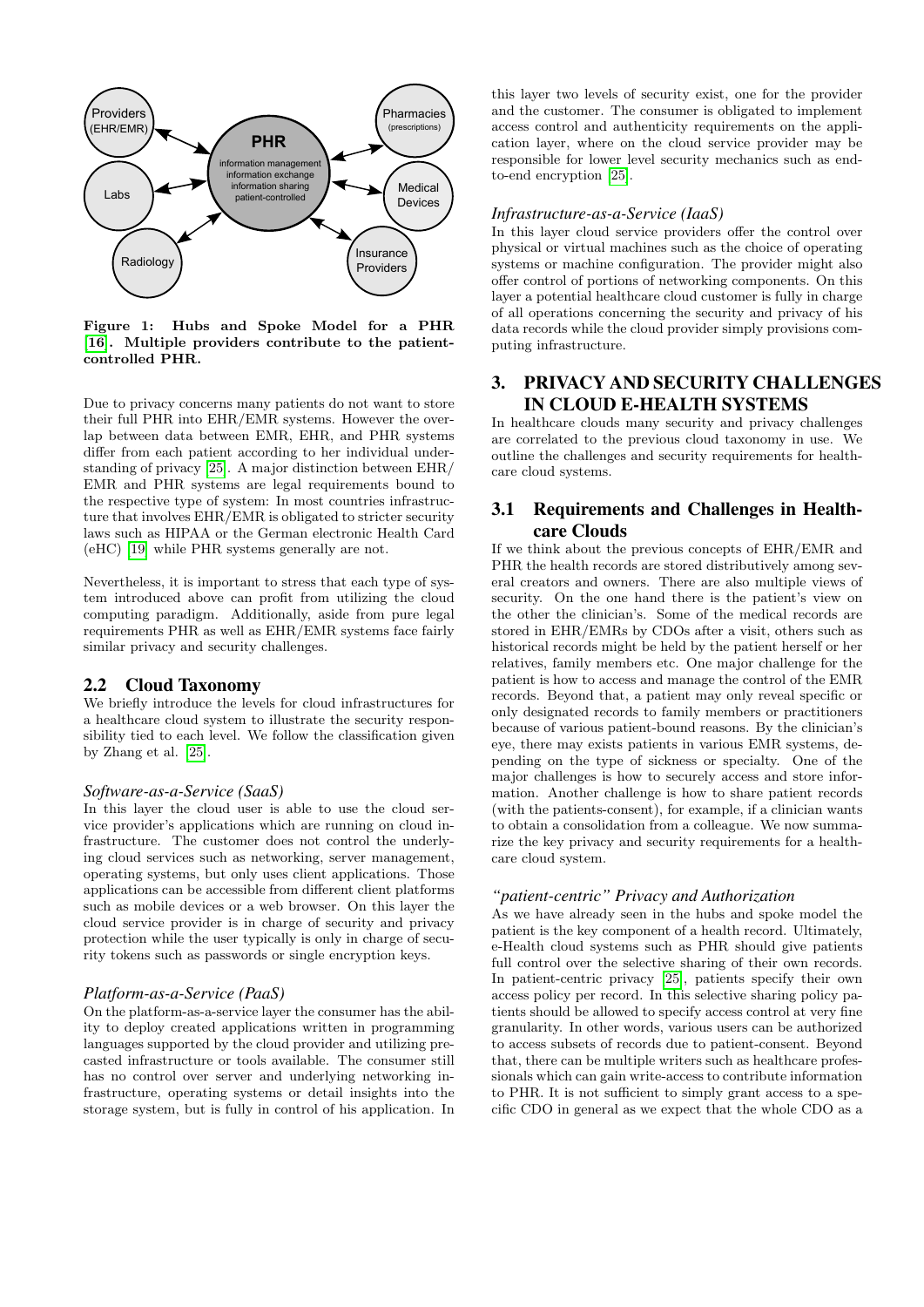organization, and thereby an unspecified set of entities, can not be trusted as such and single entities may misbehave. Therefore records should be addressable to individuals or personal groups with a specific role or certain attributes.

### *User Revocation*

It should be possible to efficiently revoke a user's permission when necessary. For example after a finalized treatment episode or if an appointment by a certain health professional was not as well as anticipated, the patient should be able to remove the respective user privileges from her record. While this might sound trivial for upcoming future records once downloaded and saved to some doctor's local hard disk however it is hard to revoke access retrospectively. Nevertheless there exists approaches for DRM based EHR [\[14,](#page-9-15) [19\]](#page-9-8) that can avoid this problem, but are not in scope of this paper. Apart from that data access policies should be flexible in a way that user defined rules should not only be revocable but also changeable and extensible.

### *Ownership of Information*

The practice of storing locally or externally created data in the same system requires the identification of the owners and the origin of the information. It is necessary to store that information for the purpose of accuracy, responsibility in case of legal disputes [\[23\]](#page-9-14). There can be multiple roles regarding the ownership of a patient record [\[25\]](#page-9-3). The owner is generally known as the creator of the information, but can either refer to the creator, author, or manager of the information. The creator is the person or entity which is generating the data, typically this is a laboratory, radiology, medical imaging or a practitioner in healthcare. The author is the person which is responsible for the content. In medical systems the author is the CDO to which the creator belongs. A manager is the entity responsible for protection, sharing and distributing the information [\[23\]](#page-9-14). In patient-centric privacy the patient himself is referred to as the manager, while in decentralized (such as EMR) healthcare systems, manager may refer to a trusted third party, which is authorized by the patient or healthcare providers [\[18\]](#page-9-1). Nevertheless, it is not impossible in patient-centric privacy to have multiple owners such as relatives that also take over the manager role. Thereby a multi-owner infrastructure is required. Ownership of information can be achieved by utilizing a combination of encryption and watermarking techniques [\[25,](#page-9-3) [18\]](#page-9-1).

### *Confidentiality*

Confidentiality requires that information had only been made available to authorized users. This is made possible by cryptography. Authorized users possess enough credentials such as roles, attributes or the patients' clearance. Everybody else should not only be prevented from decrypting single records but also prevented to get an overview over a record's meta data or structural composition.

### *Authentication*

Authentication describes the act of verifying one entity (i.e. a person or a technical system) claims of credentials and legitimation. Authentication in cloud environments is of high importance as data is becoming more accessible. Usually in centralized systems there is one authorization service

per CDO or per system. Nonetheless in interoperable cloud healthcare services there is a need for issuing proper credentials to an entity such as the American Medical Association for healthcare staff, American Board of Medical Specialties for specializations, or the American Hospital Association for CDOs and insurance registries for issuing patient credentials [\[18,](#page-9-1) [23\]](#page-9-14). Those central registries can alter, grant, or revoke user accreditation. A common approach is to deploy smart cards with the corresponding cryptographic keys to each individual [\[10\]](#page-9-16).

### *Authenticity, Non-repudiation and Data Integrity*

Non-repudiation refers to the concept that any user in the system can obtain a secure proof which cannot be forged that confirms the identity of the owner and integrity of a data item. Furthermore, it must be ensured that neither party of a transaction cannot deny having received a data transaction or having performed a particular action related to the data [\[20\]](#page-9-17). This is usually achieved by using digital signatures for each involved party [\[25\]](#page-9-3). Along with non-repudiation comes the requirement of data integrity, not only ensuring the correct identity of a data issue but also guaranteeing that the accuracy and consistency of the record is tamper-proof. This is necessary for all included parties, for example a drug addict otherwise could tamper with prescriptions for a specific medicament or provide counterfeit certificates (such as attestation).

### *Availability*

For the e-health cloud to function it must provide high availability. Service downtimes for example because of denialof-service attacks, power outages or hardware failures are not acceptable as missing access to patient records might be life-threatening in an emergency scenario. Utilizing cloud computing paradigm most of this problems are being moved to cloud service providers. Proper failover solutions and backup strategies should be ensured and controlled in a periodically manner.

### *Notifications*

When information is updated or new data is provided, all relevant parties including externals should be notified [\[23\]](#page-9-14). For example if a doctor submits discharge papers based on new medical test results into the healthcare systems all included parties should be notified according to the patient's consent that was defined. This requires the implementation of an interoperable notification framework including a registry of recipients. To prevent unwanted data disclosure it needs to be avoided that notifications are sent to third parties or entities, that are no longer responsible.

### *Audit Log*

Audit is a tracking mechanism for controlling the integrity of the security infrastructure, which can be used to check for misbehavior or security breaches, but can also be used for review purposes to the patients or for fine-tuning existing access policies retrospectively [\[23\]](#page-9-14). Audit means recording all safety relevant user activities in an audit log in timestamped chronological order. Typically, user activities are access and modification of patient data. Additionally, in the audit log every new state of data should be put under version control to ensure that previous states can be reconstructed. This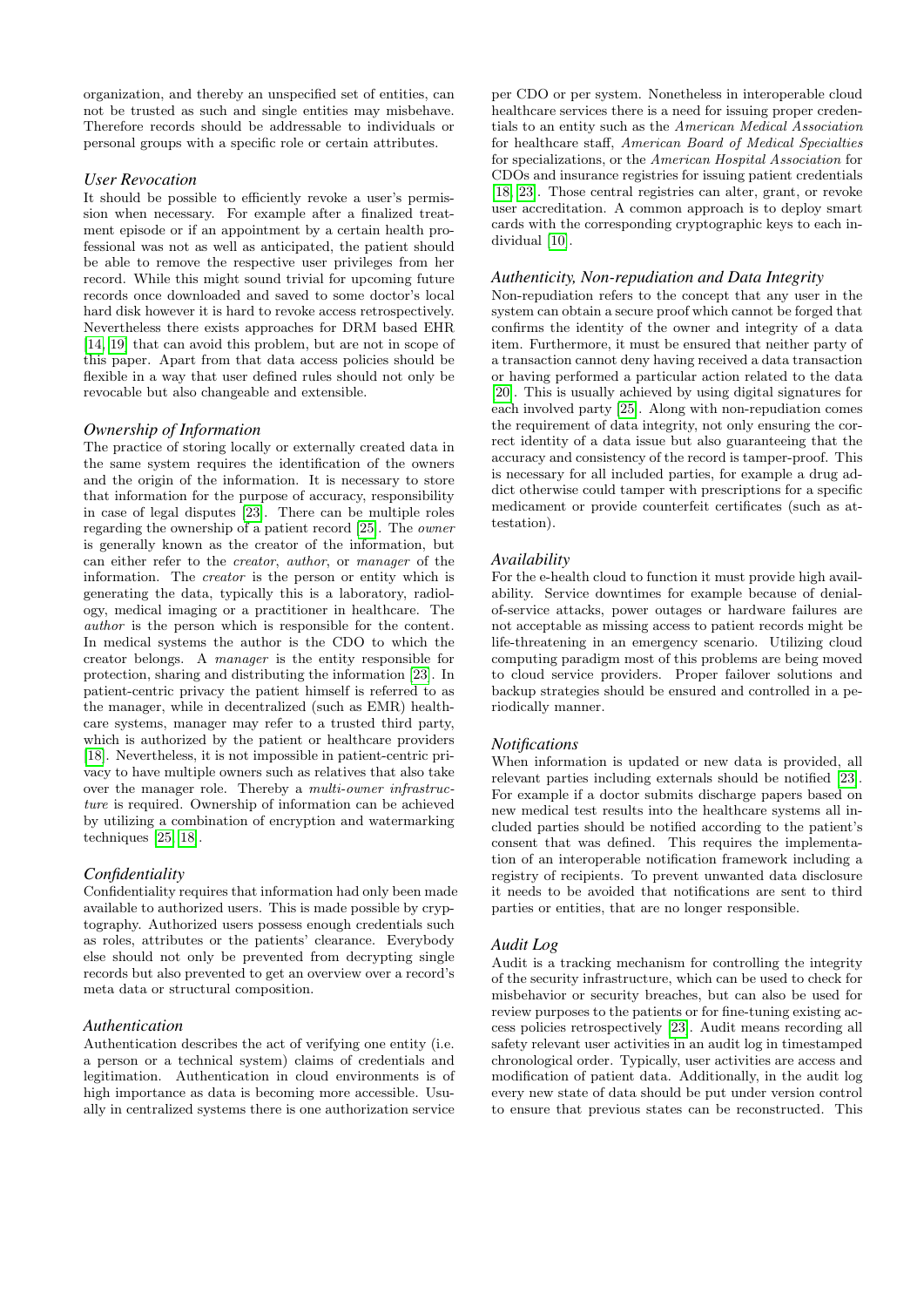is essential in a case of legal disputes to determine what information was accessible at what time [\[23\]](#page-9-14).

### *Archiving*

In some countries due to data retention laws and liability issues it is necessary to keep health information for a long timespan [\[23\]](#page-9-14), which can overpower primary storage, but also can increase query complexity, since older information is not as relevant in day-to-day treatment. Archiving means moving healthcare information to secondary storage for reasons of system performance and primary storage capacity, but keeping it available in the case the data is needed. In the cloud context this means moving data to offline storage but being able to quickly restore it without any loss and to move it back to online storage when necessary [\[25\]](#page-9-3).

### 3.2 Usability Tradeoffs

While fine-grained access is desirable, it also puts the burden on the patient to decide who should have the proper access rights and who should not. Non tech-savvy or elderly patients might be overwhelmed by the number of choices. To prevent imprudent users from being exposed the system should easily navigate the patients through their choices and should set up restrictive but practical default policies [\[6\]](#page-9-0).

# 3.3 Emergency Access

In case of an emergency it might be necessary to circumvent the regular access policies due to urgency or unconsciousness. Therefore a break-glass access [\[18\]](#page-9-1) is needed ignoring regular access policies. Since the patients' records are encrypted in a multi-owner scenario the patient could previously have delegated access control to a trusted emergency department (ED). Once an accident occurs the emergency staff involved has to contact the ED and the ED has to verify the staff personal and the event of an emergency. Then the emergency staff can obtain temporary keys to decrypt the patients records. After an emergency the patient can remove the temporary keys by revocation [\[18\]](#page-9-1). Another solution is to provide the patients with a "wear or carry medic-alert bracelet" [\[6\]](#page-9-0). This bracelet would contain the necessary decryption keys, but is sealed in a tamper-evident manner. Once the seal has been broken the key can be obtained from the bracelet, ensuring a emergence security breach can be recognized apart from the audit log.

# 3.4 Key Escrow Agents

In case a patient has lost her smart-card containing the proper encryption keys or forgot her key-passphrase it should be guaranteed that the data is not lost beyond repair. Another example could be a court verdict that dictates disclosure due to mental incapacity or imprisonment of a patient. Therefore similar to the emergency access, however depending on jurisdiction, cloud service providers may be obligated to provide decryption keys in such a scenario. While this is a controversial topic due to the potential of misuse [\[5\]](#page-9-18) keys might be also stored by trusted third-party key escrow agents [\[6\]](#page-9-0). A key escrow agent is an additional entity that has the ability to decrypt a patients record, but is expected to be trustworthy. Nevertheless, to prevent abuse a threshold scheme [\[26\]](#page-9-19) can be applied to enhance security against individual misbehavior. In a  $(t, n)$ -threshold secret sharing

scheme there are  $n$  independent key escrow agents all holding chunks of the original key. This key, however, can only be reconstructed if  $t$  parties cooperate [\[26\]](#page-9-19). This ensures confidentiality and can prevent misbehavior of a single escrow agents.

In conclusion, we note that providing strong security and privacy in cloud infrastructures is a manifold topic. There are more challenges and requirements than just simple password protection or network security. In e-health cloud infrastructure security should be the major concern and guarding a cloud platforms is a multi-layer assignment which includes guaranteeing physical, network, application security, as well as secure data-backup strategy, and internal policies and procedures just as independent third-party certification [\[25\]](#page-9-3).

# <span id="page-4-0"></span>4. ENCRYPTION AND ACCESS MANAGE-MENT IN EHR SYSTEMS

In this section we discuss concepts on how to implement privacy in healthcare cloud applications. For this purpose we introduce two exemplary representative state-of-the-art schemes with cryptographic access control. The proposals by Benaloh et al. [\[6\]](#page-9-0) and the work of Li et al. [\[18\]](#page-9-1) have been subject to current research. Subsequently, we also compare the security of those schemes in terms of confidentiality, access control granularity, searchability, key management overhead and key revocation.

### 4.1 Traditional Access Control for EHRs

As we have pointed out before, traditionally full trust was placed on centralized servers where patients' data resides. In traditional EHR systems data is protected through access control models [\[18\]](#page-9-1). In the past different access control models have been proposed and applied to EHR systems. Prominent examples are Role-Based Access Control (RBAC) [\[23\]](#page-9-14) and Attribute-Based Access Control (ABAC) [\[18\]](#page-9-1). In RBAC users access policies are granted according to their role. For example a clinician, a pharmacist, and a nurse could be roles linked with corresponding access rights. ABAC is extending the role concept to give users attributes. Each attribute holds specific partial access rights and access policies can be defined by declaring a set of attributes one must hold in order to access. In comparison ABAC is more favorable in the context of healthcare as it offers more flexibility in policy descriptions [\[18,](#page-9-1) [25\]](#page-9-3), however for standardization and interoperability RBAC seems to be a de-facto standard [\[23\]](#page-9-14).

While those models are not feasible for cloud computing [\[18\]](#page-9-1), they are still noteworthy since the underlying concept of role or attribute based credentials is comparable to similar cryptographically enforces access control schemes for example Key Policy Attributed Based Encryption (KP-ABE) [\[13\]](#page-9-20). In the following we contemplate the cloud data server as not fully trustworthy but honest. That means the server provider will always try to find out as much as possible information but will honestly follow the proposed protocols. We further only focus on cryptographic access control techniques.

# 4.2 Patient Controlled Encryption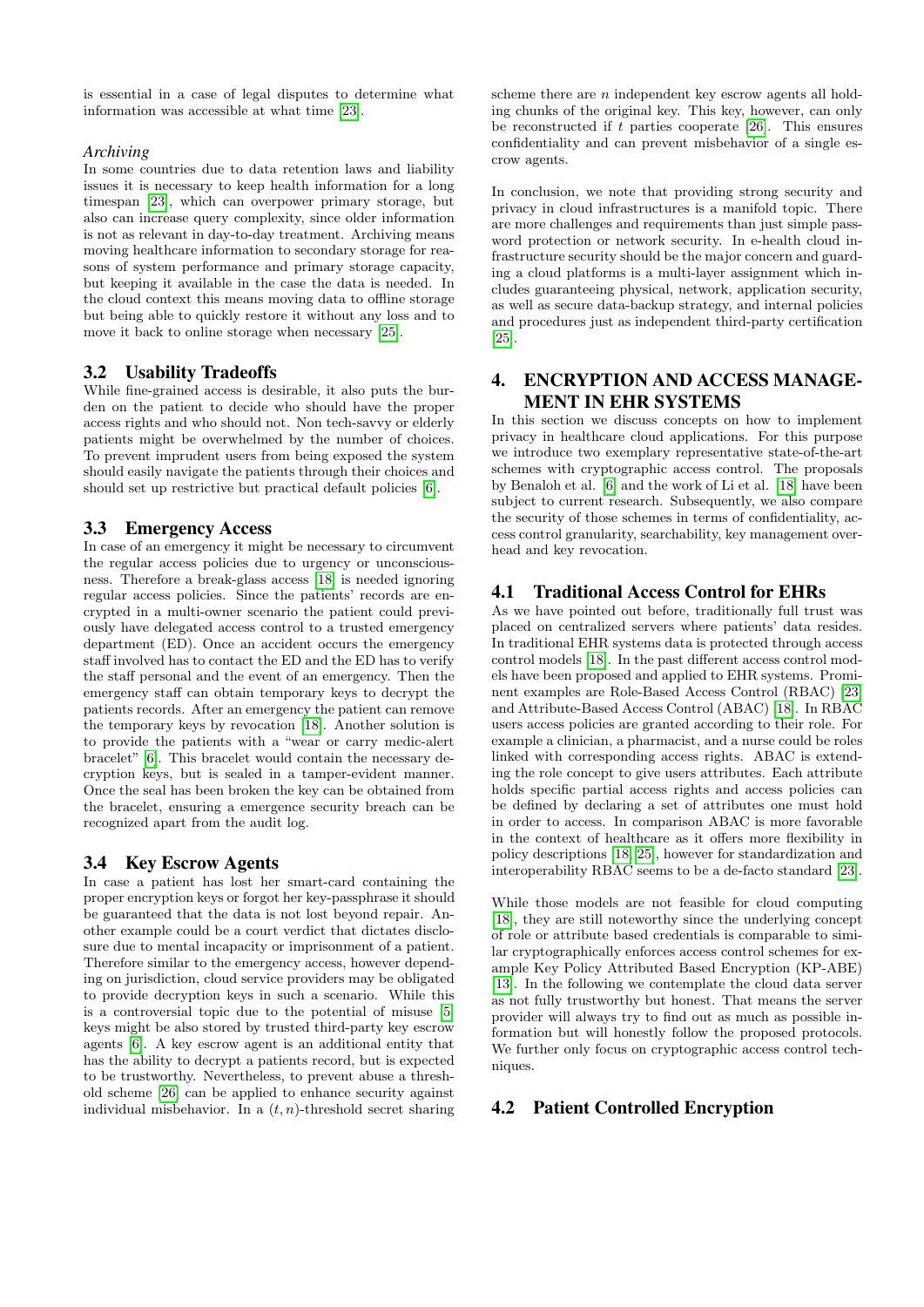

<span id="page-5-0"></span>Figure 2: A sample patient's health record structure in PCE organized in a tree-based hierachy based on [\[6\]](#page-9-0). A patient can grant access to each subtree.

Benaloh et al. presented a hierarchical access control via a patient controlled encryption framework (PCE) [\[6\]](#page-9-0). EHRs are partitioned into a hierarchical structure. A patient is allowed to use her decryption key to derive subkeys for a specific hierarchical subset of the record. The patients are required to manage those subkeys. Subkeys can be given to other entities such as healthcare providers or family members, which can search and access the subsets of the record the subkey was designated for. The design principles of PCE are strong security and privacy while maintaining functionality through efficiency [\[6\]](#page-9-0).

### *4.2.1 PCE Record Structure*

It is assumed that a patients record is a collection of files, in which every file belongs to one category. Thus a patient's record is decomposed into mutual exclusive high-level categories. For example a patient record may contain the categories "Dental", "Mental Health" and "Medical Records" (Figure [2\)](#page-5-0). Those categories can be further subdivided into specialized subcategories (e.g. "Dental Clinic Visits" and "Dental X-rays"). The tree-like hierarchical structure can be easily extended. The patient or parties which have access can create new subcategories within any existing category. Accordingly, within "Medication" (Figure [2\)](#page-5-0) a practitioner could add a new category "Antibiotics", which other doctors with access to "Medication" can see directly the new section. Furthermore, each file in the patients record contains a filename, the name of the parent category it belongs to, a random "locator tag", a set of encrypted keywords, and the encrypted file itself. The filename and category name will be also encrypted to avoid disclosure. The locator tag will not reveal any information about the content of the file, but is used to identify files (see Section [4.2.3\)](#page-5-1).

#### <span id="page-5-2"></span>*4.2.2 PCE Access Algorithms*

The PCE framework as of [\[6\]](#page-9-0) consists of four basic algorithms that handle cryptographic access, key generation and key derivation. The authors proposed diverging versions of the algorithms for public and symmetric key schemes (see Section [4.2.5\)](#page-6-0).

Key generation algorithm that generates a secret root key and a public key for the patient. The root key is to decrypt the entire record or derivate keys for subcategories under the root category.

File Record



<span id="page-5-1"></span>Figure 3: Records stored on the server in PCE. The curious (cloud) server will not be able to determine any information about the records.

- Key derivation algorithm which takes a secret key for a category (or the root key in case of the root category), the name of the category as input and outputs a secret key for the specified category. This algorithm can be used by the patient to generate subkeys for doctors, but also by the doctor himself to generate subkeys for subcategories she has access to.
- Encryption This algorithm takes a secret key (or in the case of a public key scheme a public key) for a category, and a file to be encrypted and outputs the ciphertext for the specified file under the specific category.
- Decryption which takes the name of a category, the category's secret key and a ciphertext which was encrypted for that category and returns the decrypted file.

Using those algorithms a health data server will only retrieve encrypted files. A patient will run the key derivation algorithm for a specific category if she wishes a doctor to have access to that category. For the public key version Hierarchical Identity Based Encryption (HIBE) [\[8\]](#page-9-21) scheme is used, which is based on Identity Based Encryption [\[6\]](#page-9-0). HIBE allows the encryptor to encrypt a message using hierarchical tuples of identities  $(id_1, id_2, \ldots, id_k)$ , which represent the user's position in the hierarchy. By his key a user can extract subkeys to any hierarchy level below his own  $(id_1, id_2, \ldots, id_k, id_{k+1})$ . In PCE this is adapted by declaring the category hierarchy as identities. For example a user holding a key for the hierarchy ("Medical Records", "Basic Medical Information") will be able to generate subkeys for the "Allergies" and "Medication" category but not "Mental Health Records" (see Figure [2\)](#page-5-0). For symmetric key version a pseudorandom generator function for polynomials is used to derive subkeys for each category. For details on this we refer to the original paper [\[6\]](#page-9-0).

#### *4.2.3 Directory Structure*

In order to provide a directory of available contents in the patient record to any user at some point a category names need to be shown. If a doctor wants to derive a subkey for a category, he needs the decrypted category name. At the same time showing the labels of categories one has no access to discloses information. For example if there are many encrypted files stored in a directory called "Cancer", one can infer the patient has cancer [\[6\]](#page-9-0).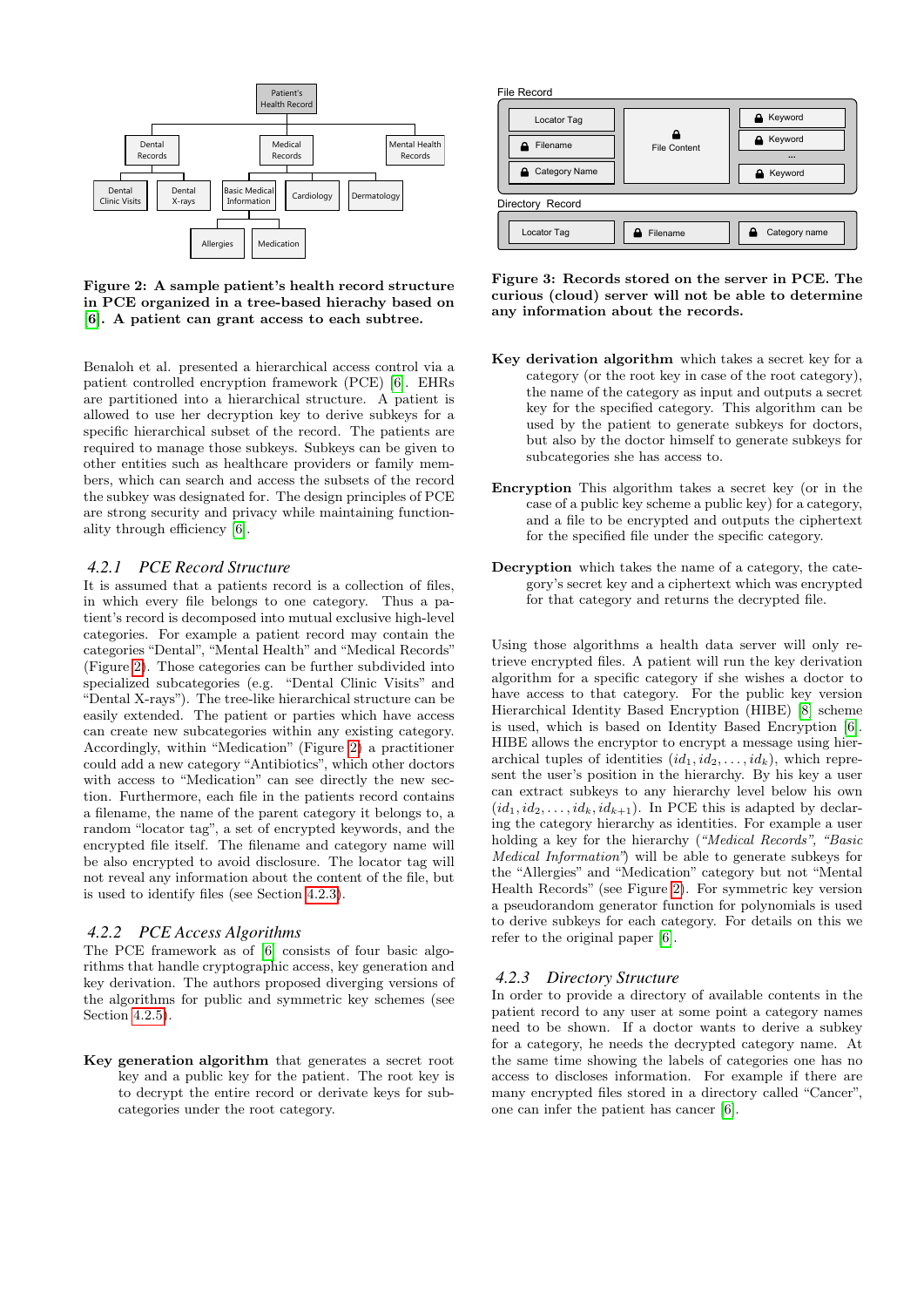Furthermore, the server and the users need to be able to refer to a file without revealing any content to the server. A user could download the entire record and then find out which portions he is able to encrypt. But this approach is not considered to be efficient. The goal is to provide a directory index that a user is partially able to decrypt according to his specific subkey, in order to gain access to the locator tags of a file, which do not reveal any information about the file, which then can be send to the server in order to download the file without the server learning anything about the file. When a party uploads an encrypted document to the server, a directory entry is also uploaded containing the locator tag, the category name and the file name. This directory entry will encrypted that only parties allowed to access that category can decrypt the directory entry (Figure [3\)](#page-5-1). So a user can download the entire directory and try to decrypt each entry, if she successfully decrypts an entry she will find out the corresponding locator tag and send it to the server in order to request that document. The algorithm for encrypting the directory entries is similar to the one described in Section [4.2.2.](#page-5-2)

### *4.2.4 Searchability*

The PCE framework proposes a searching mechanism in order to be able to query the server for keywords without the server being able to reveal what has been queried or the relationship between document and their keywords. When a doctor uploads health records to the server it is assumed that she also contribute a set of keywords, which are each also encrypted. It is proposed that the query is encrypted before sending it to the server. The server will be presented with an encrypted query and a set of encrypted keywords per file and will only be capable of determining whether a file matches an encrypted query or not. However a user can only search those categories which he is allowed to access. It is suggested that when performing the query a word cluster algorithm should be used to also encrypt similar related terms that could match to optimize search results. In the public key variant Searchable Public Key Encryption with Keyword Search (PEKS) is combined with HIBE [\[6\]](#page-9-0). The decryption key for a category is used to generate a trapdoor that allows the server to check whether a keyword is matching or not [\[6\]](#page-9-0). The symmetric key variant uses symmetric key searchable encryption (SSE). In SSE a encrypted keyword index is stored for each category so that the user possessing the appropriate key for that category generate trapdoors [\[6\]](#page-9-0).

### <span id="page-6-0"></span>*4.2.5 Public Key PCE vs. Symmetric Key PCE*

Public key and symmetric key solutions have been introduced for PCE. In a public key implementation anyone who can obtain a patients public key and has upload rights can add documents to a patient's record without the overhead of retrieving special decryption keys. In spite of that, public key efficiency is in general much slower than symmetric key variants [\[6\]](#page-9-0). Also the public key option have a loss of privacy to some extend that a user (such as a server administrator) who has access to a patient public key and his history of search query trapdoors can use those trapdoors to determine what keyword has been searched for. This is done by trying out encrypting arbitrarily common keywords and testing whether the trapdoor matches a keyword or not [\[6\]](#page-9-0). In a symmetric key solution there is generally no key



<span id="page-6-1"></span>Figure 4: Framework architecture proposed by Li et al. [\[18\]](#page-9-1). Multiple user belonging to different domains can access and write to the cloud server.

distinction between encryption and decryption, so anyone that can encrypt can simultaneously decrypt. This is not desirable in the case of an untrusted uploader for example a medical device that cannot guarantee the non-disclosure of the key. However, the symmetric key solution is more efficient [\[6\]](#page-9-0) and solves the privacy issue in searchability by design as there are no public keys available and in order to perform a keyword search the appropriate secret keys have to be obtained.

# 4.3 Patient-Centric, Multi-Owner Data Access Control Framework

Li et al. [\[18\]](#page-9-1) introduced a framework for achieving finegrained access in large scale systems with many users. In such systems many users from different organizations, which can either be patients, their relatives, or healthcare personal from various CDOs, want to access different PHRs and therefore encrypt or decrypt according to their given permissions (e.g. in a manner that PCE suggested). Those users may come from several domains and may not even have a direct connection to the patient. This is called a multi-owner scenario. In a straightforward approach, this problem can simply be transformed to a key management issue, which requires a lot of key administration and user interaction with the owner of a record. However, assuming a large number of users, the patient will not only be overwhelmed by the linear increase of key management effort for each user [\[18\]](#page-9-1), but also the accessibility and efficiency of such a system will suffer. The patient has to be always available to issue keys and manage new users, since encryption is done in a one-to-one manner. Typically, such a scenario is circumvented by deploying a central authority (CA) that could manage the keys, but in a healthcare cloud this would result in a loss of privacy, since the CA would have all encryption privileges. Therefore, Li et al. decompose the system into multiple security domains and apply variations of Attribute Based Encryption (ABE) [\[13\]](#page-9-20) primitive to achieve fine-grained access control while simultaneously reducing the key managing overhead.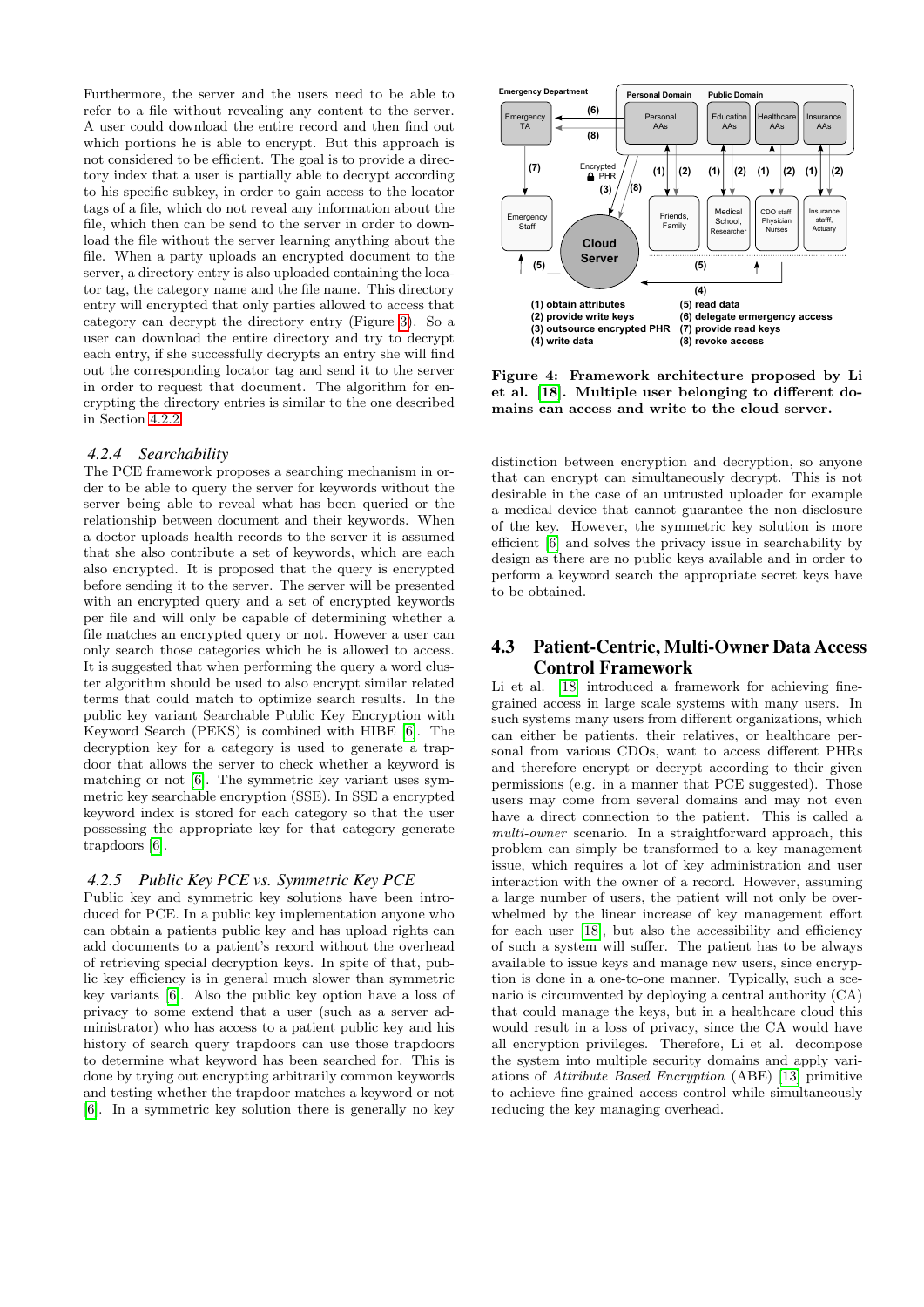### *4.3.1 Architecture / Trust Authorities*

The system is divided into multiple security domains. On the one hand there are users who have personal connections to the patient and can therefore be placed in a Personal Domain (PSD). On the other hand there are Public Domains (PUDs) such as insurances, hospitals, government or research facilities, where no personal connection exists. A PUD usually contains a large amount of users. Patients can encrypt their data so that both users from their PSD and PUD are able to read or write to it. Users from a PUD do not have to interact with the patient in order to gain access privileges but need to obtain credentials from their PUDs. Since users of a PUDs do not have to get in touch with the patient directly key management overhead for each user is highly reduced [\[18\]](#page-9-1). The architecture is depicted in Figure [4](#page-6-1) showing multiple PUDs writing and accessing to a PHR.

#### *4.3.2 Attribute Based Encryption*

The central issue is how to allow the patients to specify their access policies for a file without direct need to know every user. Furthermore, even without knowing the user a strong privacy guarantee must be ensured. Attribute Based Encryption (ABE) [\[13,](#page-9-20) [18,](#page-9-1) [7\]](#page-9-22) allows to encrypt a file in a oneto-many manner, where only users which have proper combination of attributes can decrypt it. ABE allows the patients to encrypt to a more general set of attributes a person can posses instead of a set of users that are known in advance. The attributes are combined in a tree access structure, where the leaves are attributes and the interior nodes consists of AND and OR gates. A user with set of attributes that can satisfy [\[13\]](#page-9-20) the access-tree structure can decrypt the record. Figure [5](#page-7-0) depicts an example access tree structure using attributes. Ciphertext-Policy ABE (CP-ABE) [\[7\]](#page-9-22) allows that there is a central Attribute Authority (AA), which would define a public set of attributes to which an owner could encrypt the data using the public keys for the attributes of the AA. In CP-ABE, each user's private key is generated by a set of attributes she is possessing, and a ciphertext is encrypted with an access structure such that only users whose private key attributes satisfy a certain policy can decrypt it. However, we are dealing with a multi-authority scenario since e.g. there are a variety of hospitals in the healthcare PUD so there is no central authority, but many independent authorities. The use of classical CP-ABE would require that if patients want to encrypt a file for multiple AAs, they must upload multiple sets of ciphertext encrypted by the public keys and attributes of each AA. This is not only inefficient it also brings the risk of disclosure. For example if a file was encrypted for multiple hospitals and a single hospital misbehaves it can decrypt all of files for users of that hospital. Therefore two adapted variants of ABE are used. For every PUD (e.g. healthcare, research, education) a Multi-Authority ABE (MA-ABE) scheme [\[9\]](#page-9-23) is adopted. MA-ABE is an extension to CP-ABE, which allows to have more than one central AA but to have multiple AA that coexists. The advantage to have multiple AAs is that Attributes can be assinged by independant AAs. That means AAs are now no longer entities such as hospitals, but organizations. For example an Organization may be the American Hospital Association, which could issue attributes for each hospital or the American Board of Medical Specialties, which could issue the specialty attributes for a practitioner. In MA-ABE each AA administer a disjoint set of attributes distributively.



<span id="page-7-0"></span>Figure 5: An MA-ABE access policy  $P$  specifying access control of a record for healthcare personal through AND/OR threshold gates [\[18\]](#page-9-1)

.

Assuming there are N AAs within a PDU. Then the MA-ABE scheme ensures that any coalition up  $N-2$  AAs can not break the security by colluding. For each PSD the standard KP-ABE [\[13,](#page-9-20) [7\]](#page-9-22) scheme is adopted. In KP-ABE as also in MA-ABE, ciphertexts are associated with attributes, while user secret keys are defined with access structures on attributes [\[18\]](#page-9-1).

#### *4.3.3 Attribute Types and Key Distribution*

In this architecture the owners (patients) distribute their access keys directly only to users in their PSD. The keys within a PUD are distributed by the respective AA. For example in Figure [4](#page-6-1) an AA of an insurance company would issue a key to one of their actuaries. It is distinguished between data-attributes and role-attributes. For KP-ABE and the PSDs data attributes are specified and associated with the ciphertext. Data-attributes classify what types of files a user can access, also they can form an implicit hierarchical structure as in PCE. For example the set of attributes {"PHR","Medical History","Influenza History"} forms a hierarchical structure by attributes. The convention is that all attributes from the root ("PHR") of the hierarchy to leaf node ("Influenza History") should be included and combined by OR gates in order to allow each user with a specific attribute for a subset of that hierarchy access to a file. In our example a user with the attribute "Medical History" could access the record. Therefore ABE in terms of flexibility in access policy is equipotent to PCE. However, for the PUDs the owner does not encrypt to the users but to the attributes an AA holds. Hence role attributes and extra conventions are needed. Role attributes characterizes roles of an entity in an AA. There can be multiple role attribute types e.g. the corresponding department of a doctor, her medical licence, her CDO affiliation, or her medical specialty. For each of those attribute types the convention is that the owner needs to include at least one attribute. Additionally, there for each type of role attribute is a *wildcard attribute* "\*" available, which symbolizes that the user does not care who can have access from that type. The wildcard attribute for each type is distributed to every user.

#### *4.3.4 Emergency Access*

It is assumed that the user has given his access rights to an emergency department (ED, Figure [4\)](#page-6-1) beforehand. The emergency personal who wants to obtain access can then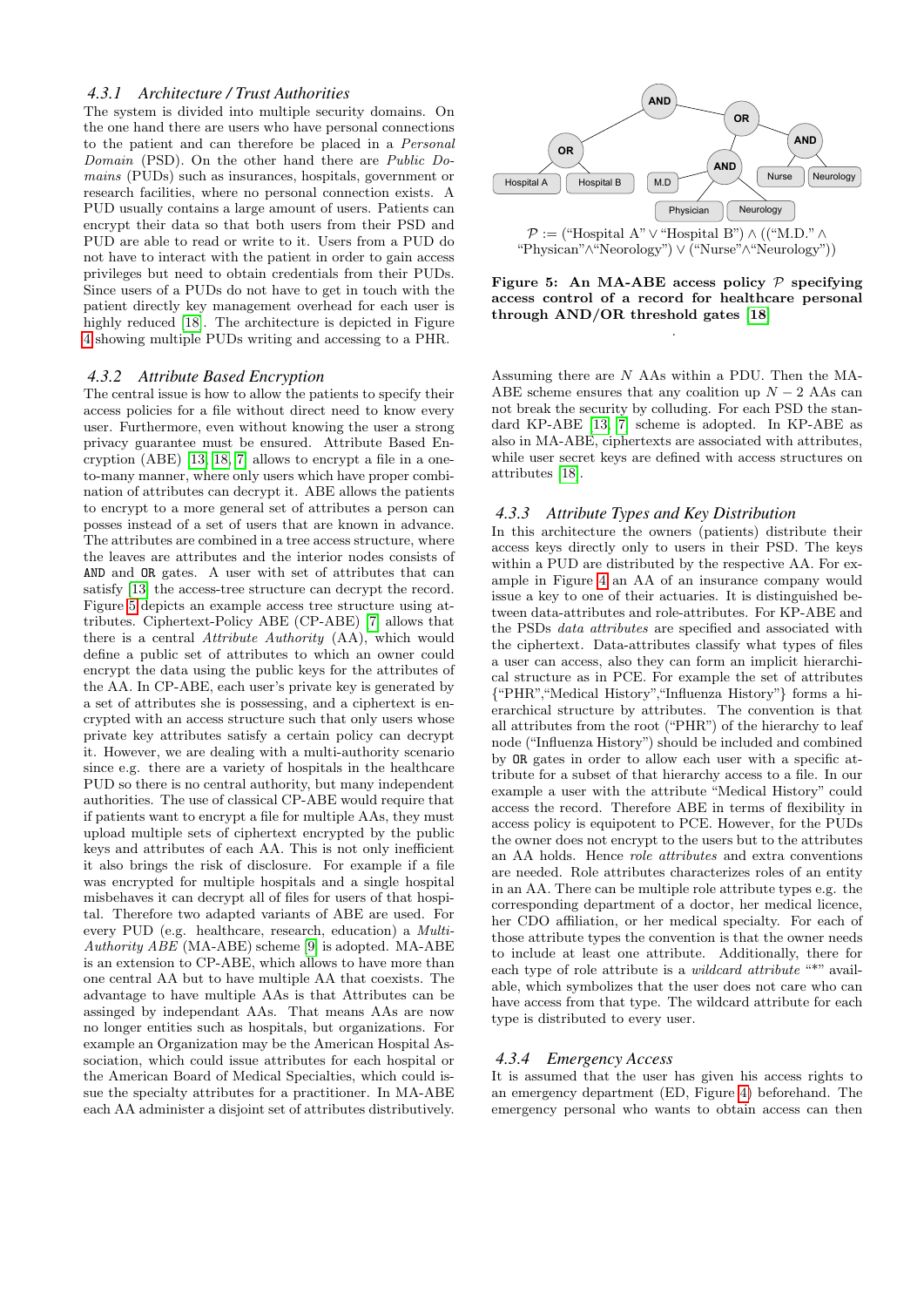|                           | PCE [6]                                                              | Li et al. $[18]$                                                        |
|---------------------------|----------------------------------------------------------------------|-------------------------------------------------------------------------|
| <b>Policy Granularity</b> | by hierarchy inheritance of a record                                 | hierarchal for PSD (KP-ABE)<br>role-based for PUDs (MA-ABE)             |
| <b>Policy Flexibility</b> | hierarchy is fixed but extendable<br>to support multiple hierarchies | arbitrary attribute access policies can be<br>combined through OR gates |
| <b>User Revocation</b>    | complete re-encrytpion necessary                                     | lazy-revocation, successive proxy re-encryption                         |
| Key Escrow Agent          | no support (tamper-proof bracelet contain-<br>ing secret key)        | ED Delegation                                                           |
| Searchability             | included in the subliminal proposal,<br>limited expressiveness       | can be extended by APKS[17]<br>also equality, subset, and range queries |
| Ownership                 | only the patient                                                     | multi-owner support (PUDs/PSDs)                                         |
|                           |                                                                      |                                                                         |
| <b>Key Management</b>     | linear complexity per user                                           | adaptable through ABE                                                   |

<span id="page-8-0"></span>Table 1: Framework Comparison

get in contact with the ED and authenticate. Also, the ED needs to verify the emergency scenario in order to prevent abuse. Subsequently the ED can issue temporary write keys, which the patient can revoke after the emergency situation.

### *4.3.5 User Revocation*

When a user's attribute change or a patient denies a user access to his record a user needs to be revoked. In case of the PUD the AAs revoke the user's role attributes, which results in the loss of read access. Traditional revocation schemes would require users that were not revoked to obtain key updates [\[18\]](#page-9-1). As this is not efficient only the public key as well as the secret key components for the affected attributes should be updated. Furthermore, the ciphertexts components affected by those attributes need to be updated. This operation can be partially shifted to the cloud server by utilizing lazy-revocation and proxy re-encryption. Proxy re-encryption allows that a cloud server can be given a reencryption key  $r_{a\leftrightarrow b}$ . The server can then translate ciphertexts under the public key  $p_a$  into new ciphertexts under the public key  $p_b$  [\[24\]](#page-9-25). Additionally, a version number i is attached and deployed with each attribute. So when an revocation event occurs, the owner (or the AA) submits a re-encryption key and increases the version number of that attribute [\[18\]](#page-9-1). Lazy-revocation describes to only update the affected ciphertexts and user secret keys, when a user logs into the system. A user can compare his attribute version number against the current one and retrieve the aggregated key updates that have occurred since his last login [\[18\]](#page-9-1).

#### *4.3.6 Granting (Temporary) Write Access*

If there is no control over the write access everybody could encrypt to attributes of an owner's record. In a straightforward solution an organization such as an AA would issue write signatures, every time a user wants to perform a write action. Yet, this requires the organization to be always to online. Li et al. propose that the organization defines a working cycle (e.g. one day). For every working cycle and a time granularity  $\Delta t$  a hash chain  $\mathcal{H}$  :=  $(h_0, h_1, \ldots, h_n), H(h_{i-1}) = h_i$  is generated where H is a cryptographic hash function. A signature with the end of the hash chain  $h_n$  is broadcasted by the organization. After each time period *i* the organization multicasts  $h_{n-i}$  to the authorized users, but not the revoked users. Furthermore, a record patient needs to deploy a time-related signature  $(ts, tt)$  with start  $(ts)$  and end  $(tt)$  timestamps. When a

user tries to upload a document the cloud server at time  $j$ he includes  $(ts, tt), (h_{n-j})$  and  $h_n$  can then check the signatures, the owner's time period, and the integrity of the hash chain by evaluating  $H^j(h_{n-j}) = h_n$ , where  $H^j$  is the  $j$ -fold composition of  $H$ . If everything holds, write access is granted [\[18\]](#page-9-1).

### 4.4 Framework Comparison

We summarize our findings in Table [1.](#page-8-0) In PCE access policies are defined through the subkey of a category which is attached to a fixed hierarchy. Although Benaloh et al. [\[6\]](#page-9-0) propose an extension where an unlimited number of hierarchies can coexist with no significant loss in efficiency, the fact that one has to abide to the hierarchical still lacks a fair amount of flexibility. The framework proposed by Li et al. offers more flexibility in specifying the access policies because attributes can be assigned arbitrarily. Nevertheless, it has to be noted that in PCE it is decently easy to create new hierarchal subcategories while in Li et al. attributes that PUDs govern are usually predefined and fixed. Thereby the the expressibility of the encryptor's access policy is also limited, as he is restricted to the set of attributes that the PUDs offer. However, the key difference between both frameworks is the potential key management overhead. In a large PHRs there are typically a lot of users. Thereby PCE suffers from a high key management overhead, since for each user a key has to be generated. With the use of an ABE scheme, the access policies are defined through combination and attributes, which reduces the key management complexity already by design. The support of multiple authorities in Li et al. further reduces key management complexity, since distribution of attribute keys is delegated to the PUDs.

When it comes to user-revocation PCE requires a complete re-encryption, while Li et. al utilize proxy re-encryption, which can can be partially delegated to the cloud server. Furthermore, Li et al. use lazy-revocation to aggregate multiple ciphertext updates on demand. Another upcoming requirement for e-health cloud frameworks is searchability over encrypted records. Even though the original PCE proposal includes searchability without leaking privacy the expressiveness is limited to equality queries. The framework of Li et al. can be extended by Authorized Private Keyword Searches (APKS) [\[17\]](#page-9-24) which also supports equality, subset and range queries under fine-grained access control and preservation of privacy.